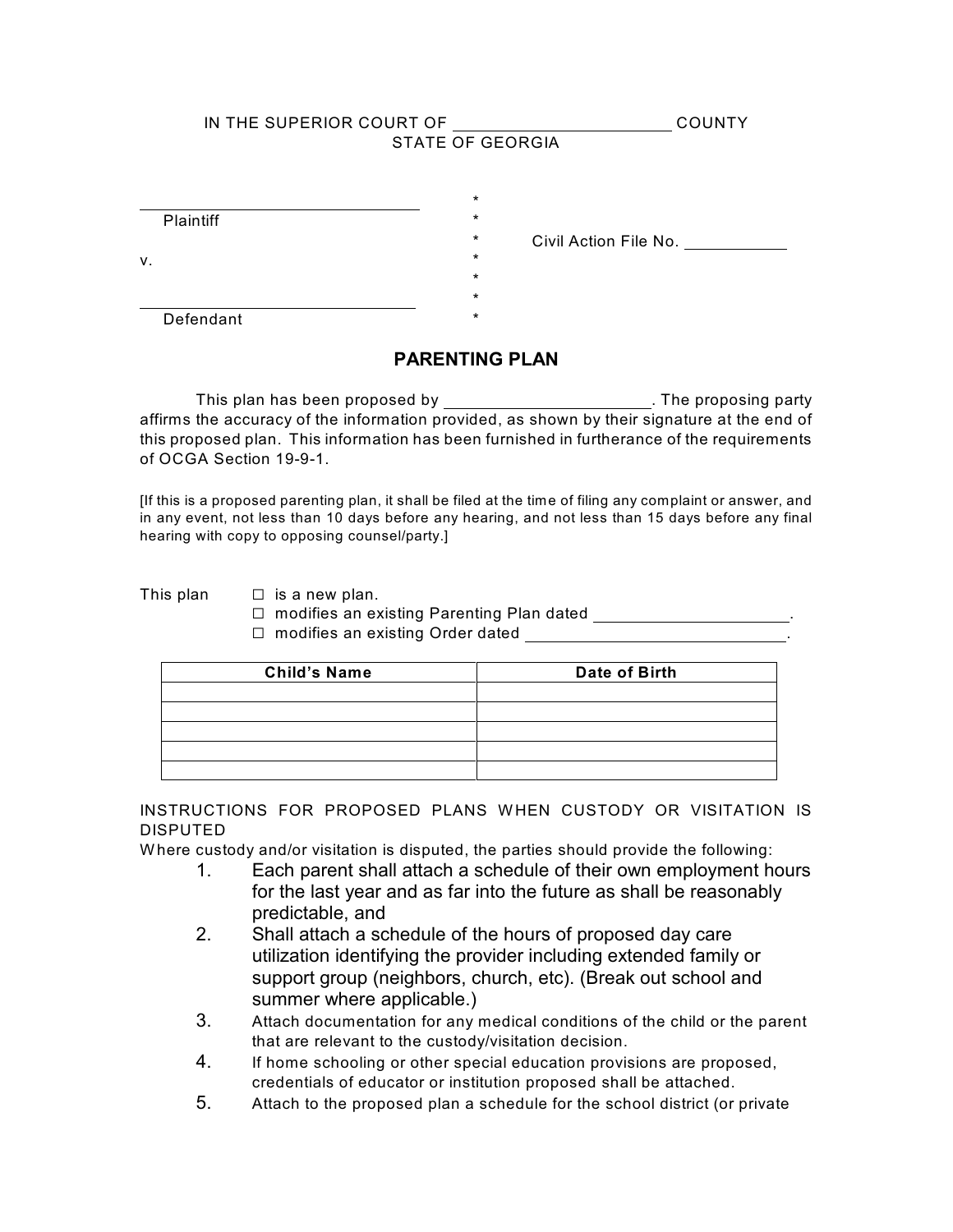school) where it is proposed the child will be enrolled for as far into the future as the district provides.

- 6. Where the parties propose split custody attach a detailed explanation of how split custody will be in the best interest of each child and the children, collectively. Include any Guardian ad Litem (GAL), psychological or other recommendations any elections of children over 14.
- 7. If supervised visitation is sought, a statement of reasons for such a request shall be attached to the proposed plan.
- 8. Each party shall attach an affidavit affirming or denying the existence of criminal convictions, family violence orders and child welfare investigations concerning affiant as to these or any other parties. If such exists, the affidavit shall identify every criminal conviction of their own, family violence order and Child Welfare (DFACS) investigation or safety plan concerning affiant as to these or any other parties.

## I. **Custody and Decision Making:**

### **a. Legal Custody shall be (choose one):**

- $\Box$  With the Mother
- $\Box$  With the Father
- $\Box$  Joint

## **b. Primary Physical Custodian**

For each of the children named below the primary physical custodian shall be:

| Child's Name | Date of Birth | Mother | Father | Joint |
|--------------|---------------|--------|--------|-------|
|              |               |        |        |       |
|              |               |        |        |       |
|              |               |        |        |       |
|              |               |        |        |       |
|              |               |        |        |       |

IF "SPLIT" CUSTODY IS PROPOSED, EACH PARTY SHALL SUBMIT NOT LESS THAN THREE SEPARATE CHILD SUPPORT WORKSHEETS – TWO FOR THE "SPLIT" PROPOSAL AND ONE FOR THE "NON-SPLIT" PROPOSAL.

WHERE JOINT PHYSICAL CUSTODY IS CHOSEN BY THE PARENTS OR ORDERED BY THE COURT, A DETAILED PLAN OF THE LIVING ARRANGEMENTS OF THE CHILD(REN) SHALL BE ATTACHED AND MADE A PART OF THIS PARENTING PLAN.

### **c. Day-to-Day Decisions**

Each parent shall make decisions regarding the day-to-day care of a child while the child is residing with that parent, including any emergency decisions affecting the health or safety of a child.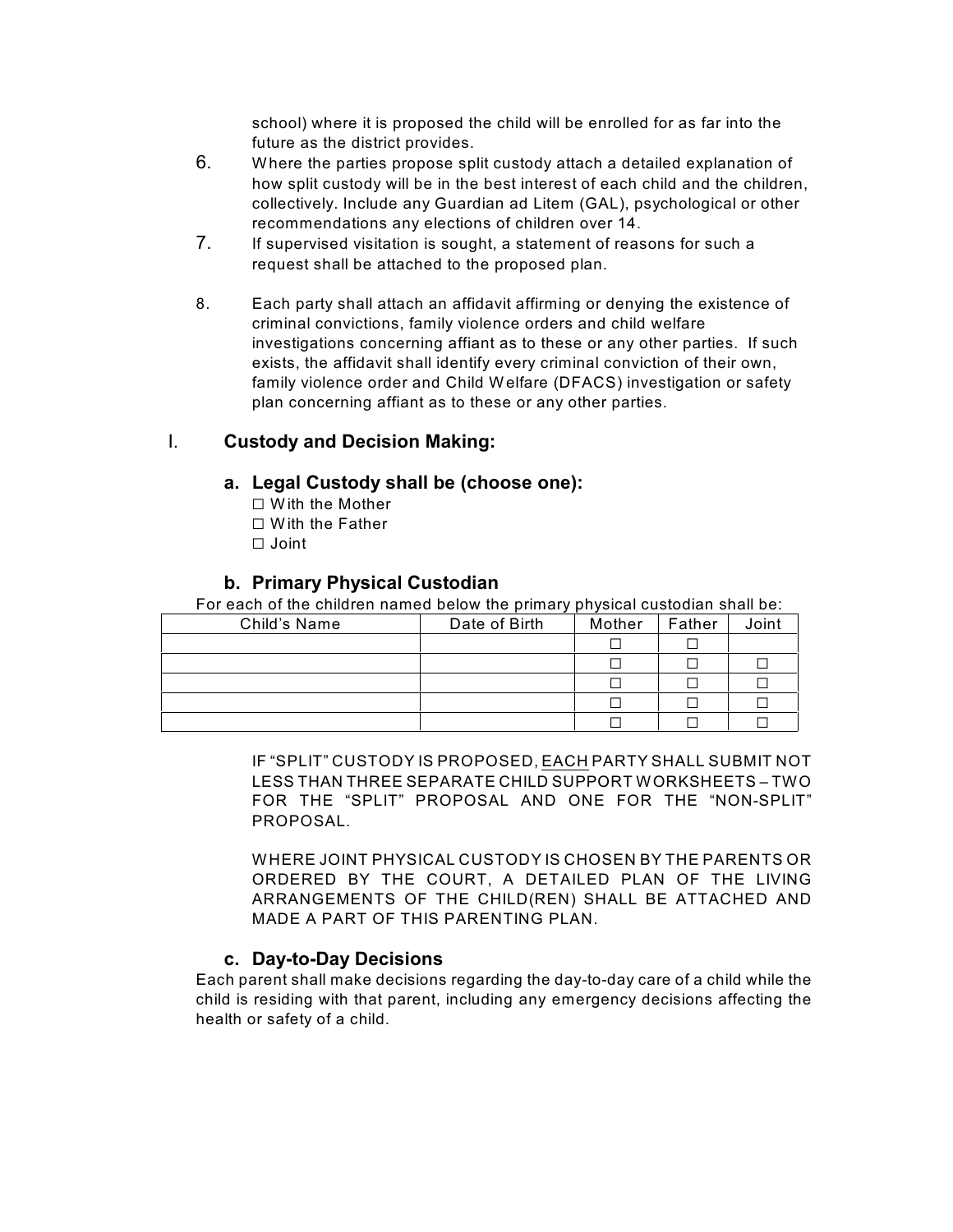### d. **Major Decisions**

If major decisions regarding each child are divided, the responsibilities of each parent are as follows:  $\Box$  N/A or  $\Box$  division of responsibilities:

.

#### e. **Disagreements**

Where parents have elected joint decision making in Section I.d above, please explain how any disagreements in decision-making will be resolved.  $\Box$  mediation  $\Box$ arbitration G other: .

### II. **Parenting Time/Visitation Schedule**

#### a. **Parenting Time/Visitation**

During the term of this parenting plan the non-custodial parent shall have at a minimum the following rights of parenting time/visitation (choose an item):

- $\Box$  The weekend of the first and third Friday of each month.
- $\Box$  The weekend of the first, third and fifth Friday of each month.
- $\Box$  The weekend of the second and fourth Friday of each month.
- $\square$  Every other weekend starting on  $\_\_\_\_\_\_\_\_\_\_\_\_$

Each \_\_\_\_\_\_\_\_\_\_\_\_\_\_\_\_\_\_ starting at \_\_\_\_\_\_\_\_\_\_\_\_\_\_ and ending \_\_\_\_\_\_\_  $\Box$  Other:

For purposes of this parenting plan, a weekend will start at **Fig. 1.1.** 

 on and end at on  $\overline{\phantom{a}}$  .

This parenting schedule begins:  $\square$  (enter date) or  $\square$ date of the Court's Order.

#### b. **Major Holidays and Vacation Periods Thanksgiving**

The day to day schedule shall apply unless other arrangements are set forth:

<u>. Andre van die stelling van die stelling van die stelling van die stelling van die stelling van die stelling</u>

#### **Winter Vacation**

The shall have the child(ren) for the first period from the day and time school is dismissed until December at in G odd numbered years  $\Box$  even numbered years  $\Box$  every year. The other parent will have the child(ren) for the second period from the day and time indicated above until 6:00 p.m. on the evening before school resumes. Unless otherwise indicated, the parties shall alternate the first and second periods each year father with odd numbered years and mother with even numbered years.

Other agreement of the parties:

#### **Summer Vacation**

Define summer vacation period:  $\qquad \qquad \ldots$ 

The day to day schedule shall apply unless other arrangements are set forth: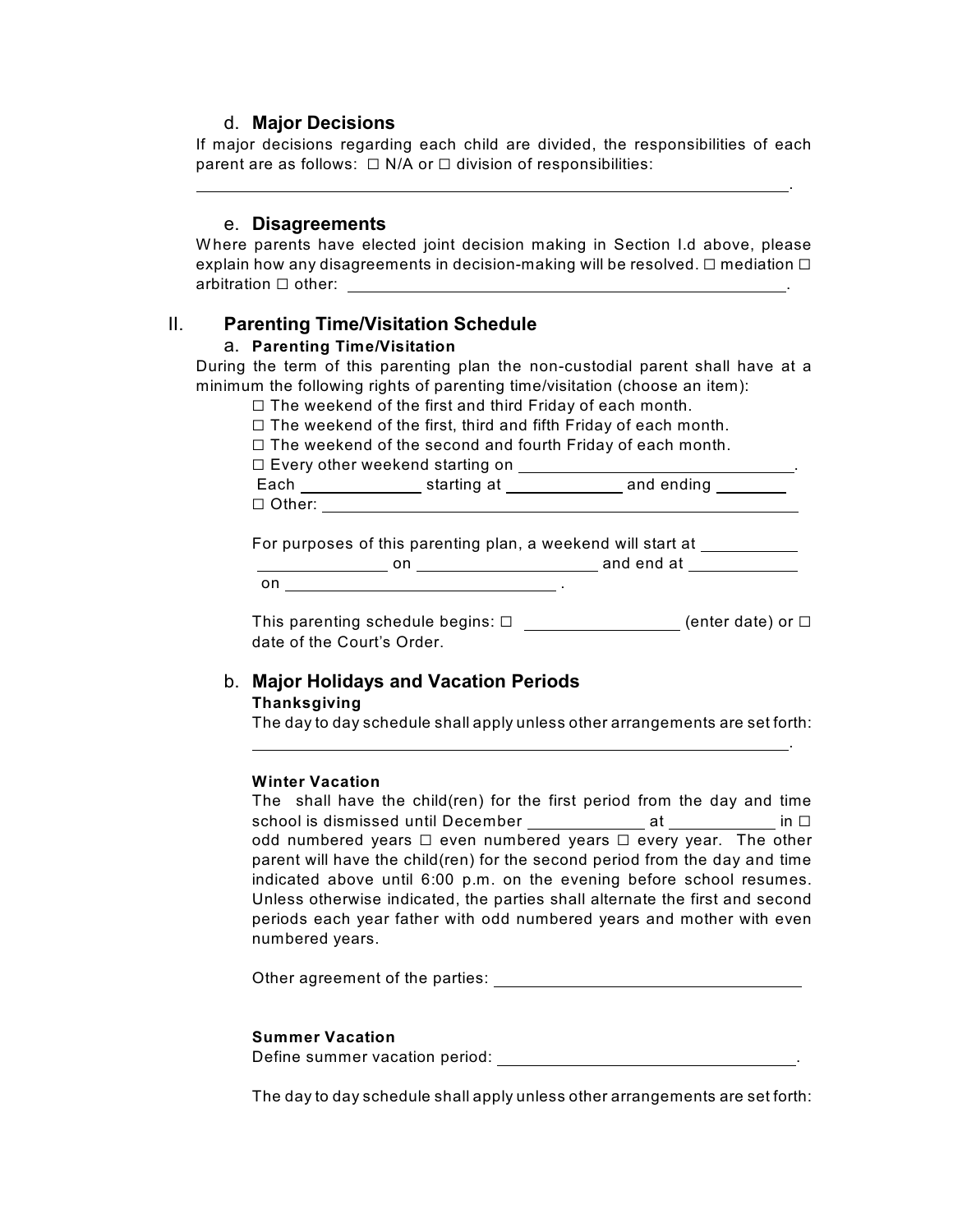### **Spring Vacation (if applicable)**

Define spring vacation period: .

The day to day schedule shall apply unless other arrangements are set forth: <u>. Andre Sterne and Sterne and Sterne and Sterne and Sterne and Sterne and Sterne and Sterne and Sterne and St</u>

<u>. Andre Sterne and Sterne and Sterne and Sterne and Sterne and Sterne and Sterne and Sterne and Sterne and St</u>

### **Fall Vacation (if applicable)**

Define fall vacation period: .

The day to day schedule shall apply unless other arrangements are set forth: <u>. Andre Sterne and Sterne and Sterne and Sterne and Sterne and Sterne and Sterne and Sterne and Sterne and St</u>

## c. **Other Holiday Schedule (if applicable)**

*Indicate if child(ren) will be with the parent in ODD or EVEN numbered years or indicate EVERY year:*

*In addition to the birthdays of the parties and the children the holidays affected by visitation are described below:*

| Holiday/Event            | Mother | Father |
|--------------------------|--------|--------|
| Child(ren)'s Birthday(s) |        |        |
| Mother's Birthday        |        |        |
| Father's Birthday        |        |        |
| Other:                   |        |        |
| Other:                   |        |        |
| Other:                   |        |        |
| Other:                   |        |        |
| Other:                   |        |        |
| Other:                   |        |        |
| Other:                   |        |        |
| Other:                   |        |        |

# d. **Other extended periods of time during school, etc. (refer to the school schedule).**

<u>. Andre van die stelling van die stelling van die stelling van die stelling van die stelling van die stelling</u>

## e. **Start and end dates for holiday visitation**

For the purposes of this parenting plan, the holiday will start and end as follows (choose one):

 $\Box$  Holidays that fall on Friday will include the following Saturday and Sunday  $\Box$  Holidays that fall on Monday will include the preceding Saturday and Sunday □ Other:

# f. **Coordination of Parenting Schedules**

Check if applicable

 $\Box$  The holiday parenting time/visitation schedule takes precedence over the regular parenting time/visitation schedule.

 $\Box$  When the child(ren) is/are with a parent for an extended parenting time/visitation period (such as summer), the other parent shall be entitled to visit with the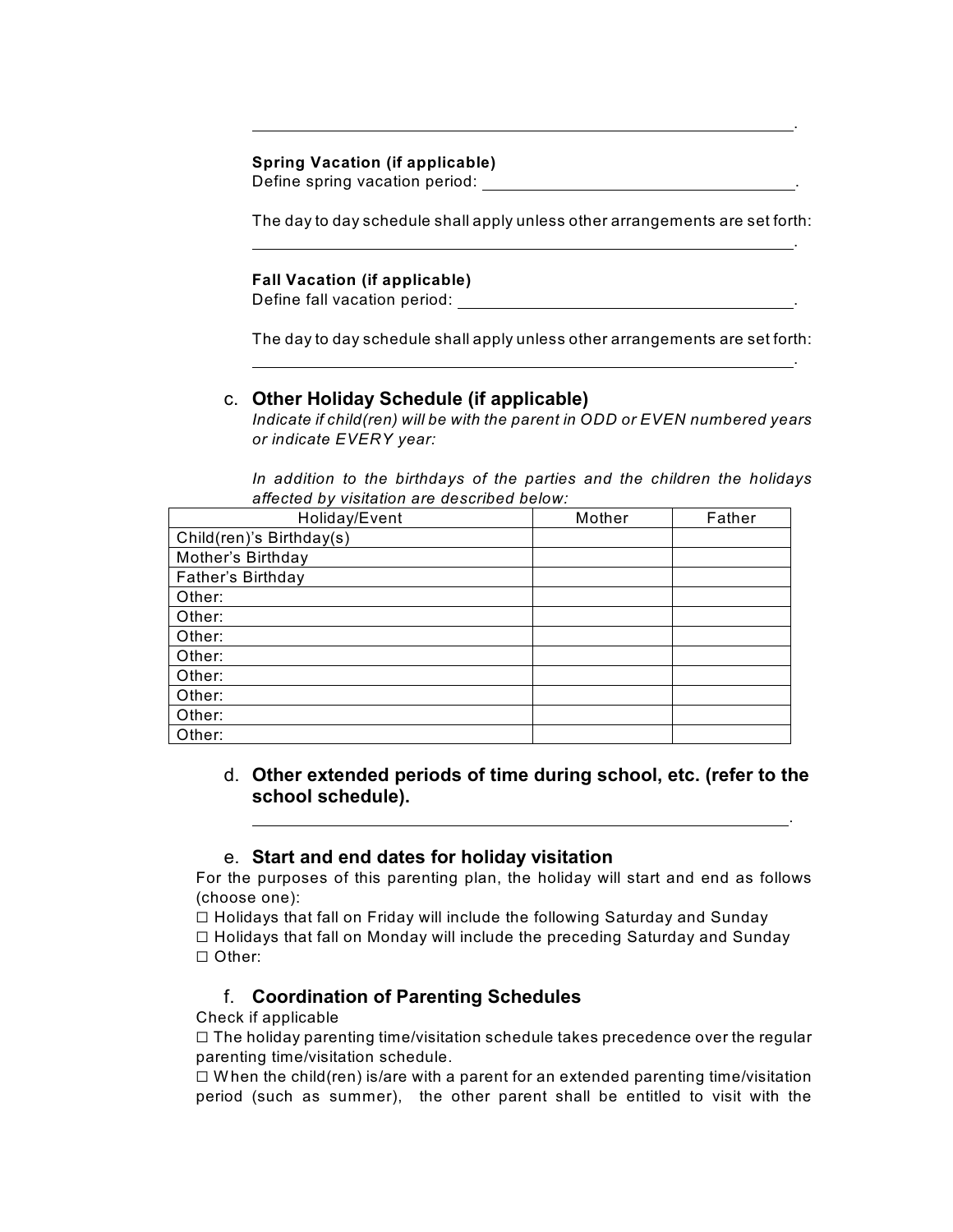child(ren) during the extended period, as follows: .

## g. **Transportation Arrangements**

Unless otherwise agreed between the parties, the delivering parent will be responsible for transportation of the child.

The delivering party will be responsible for costs in connection with the delivery:

.

Other provisions: .

### h. **Contacting the Child**

When the child or children are in the physical custody of one parent, the other parent will have the right to contact the child or children as follows:

- □ Telephone
- $\Box$  Other:
- G Limitations on Contact: .

## i. **Restrictions on Parenting Time (if applicable)**

 $\Box$  Check here if applicable.

Parenting time shall be restricted as follows (state with specificity persons, places, activities or other to or from which restrictions apply: .

State enforcement provisions, including but not limited to supervision, and if supervision by whom or what agency: .

Responsibility for Cost:  $\Box$  Mother  $\Box$  Father  $\Box$  Both Equally

### **Communication Restrictions (if applicable)**

 $\Box$  Check here if applicable.

Please check:

 $\Box$  Each parent shall promptly notify the other parent of a change of address, phone number or cell phone number. A parent changing residence must give at least 30 days advance notice of the change and provide the full address of the new residence.

 $\Box$  Due to prior acts of family violence, the address of the child(ren) and victim of family violence shall be kept confidential. The protected parent shall promptly notify the other parent, through a third party, of any change in contact information necessary to conduct visitation.

### III. Access to Records and Information

#### **Rights of the Parents**

Absent agreement to limitations or court ordered limitations, pursuant to O.C.G.A. § 19-9-1 (b) (1) (D), both parents are entitled to access to all of the child(ren)'s records and information, including, but not limited to, education, health,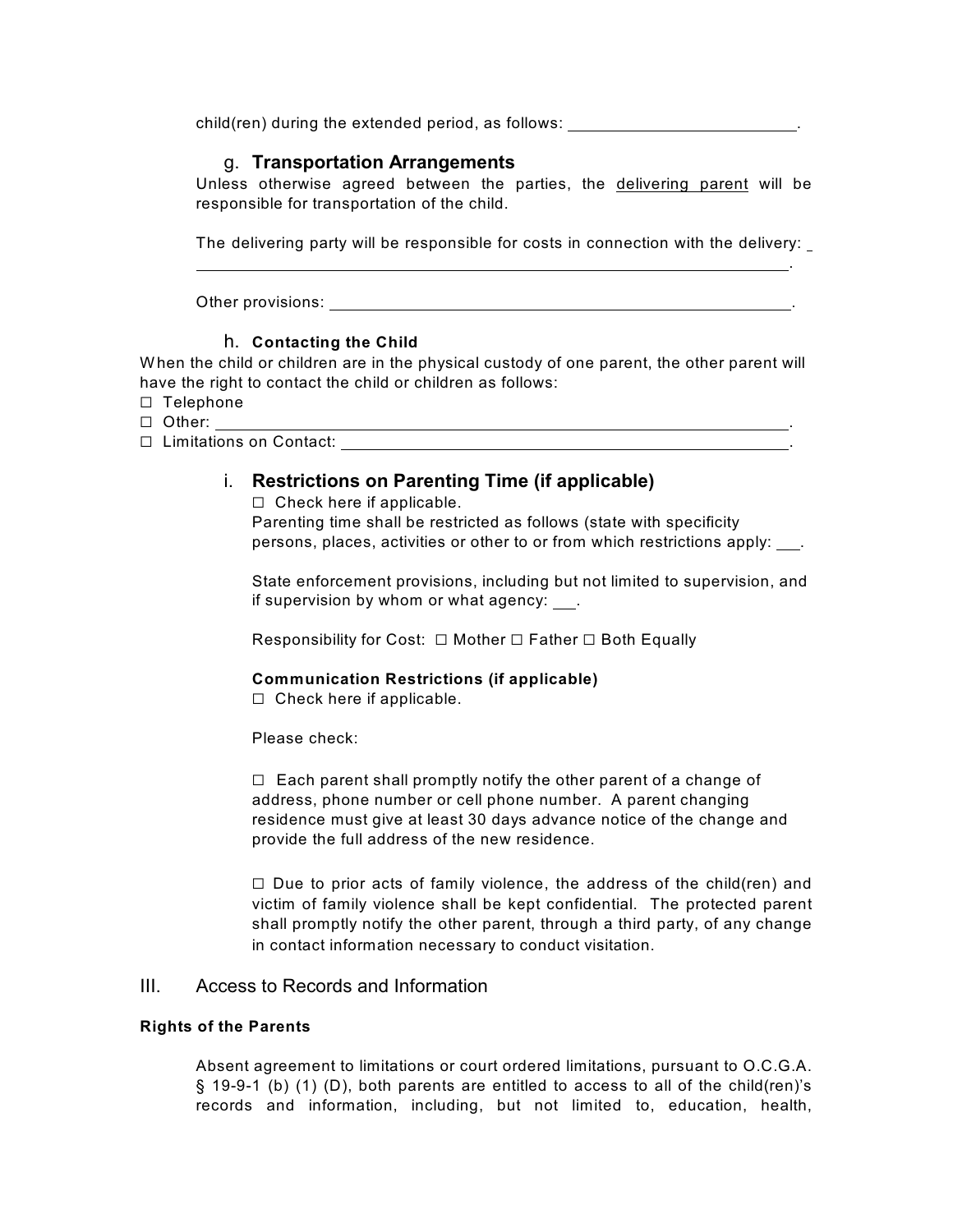extracurricular activities, and religious communications. Designation as a noncustodial parent does not affect a parent's right to equal access to these records.

Limitations on access rights:  $\sqrt{\frac{1}{1-\frac{1}{2}}\left(\frac{1}{1-\frac{1}{2}}\right)^{2}}$ 

Other Information Sharing Provisions: .

### **IV. Modification of Plan or Disagreements**

Parties may, by mutual agreement, vary the parenting time/visitation; however, such agreement shall not be a binding court order, nor shall it constitute a defense for contempt unless agreed on in writing. Custody shall only be modified by court order.

Should the parents disagree about this parenting plan or wish to modify it, they must make a good faith effort to resolve the issue between them.

### **V. Special Considerations**

Please attach an addendum detailing any special circumstances of which the Court should be aware (e.g., health issues, educational issues, etc.)

### **VI. Parental Acknowledgement**

Please review the following and initial:

1. I recognize that a close and continuing parent-child relationship and continuity in the child's life is in the child's best interest.

Mother's Initials: \_\_\_\_\_\_\_\_\_\_\_\_ Father's Initials: \_\_\_\_\_\_\_\_\_\_\_\_\_

2. I recognize that our child's needs will change and grow as the child matures; I have made a good faith effort to take these changing needs into account so that the need for future modifications to the parenting plan are minimized.

Mother's Initials: <br>
Father's Initials:

3. I recognize that the parent with physical custody will make the day-to-day decisions and emergency decisions while the child is residing with such parent.

Mother's Initials: \_\_\_\_\_\_\_\_\_\_\_ Father's Initials: \_\_\_\_\_\_\_\_\_\_\_\_\_

 $\Box$  I, the undersigned party, affirm that the information I have provided with this proposal is true and correct.

\_\_\_\_\_\_\_\_\_\_\_\_\_\_\_\_\_\_\_\_\_\_\_\_\_\_\_\_\_\_ \_\_\_\_\_\_\_\_\_\_\_\_\_\_\_\_\_\_\_\_\_\_\_\_\_\_\_\_\_\_\_

Father's Signature **Father's Signature** Mother's Signature